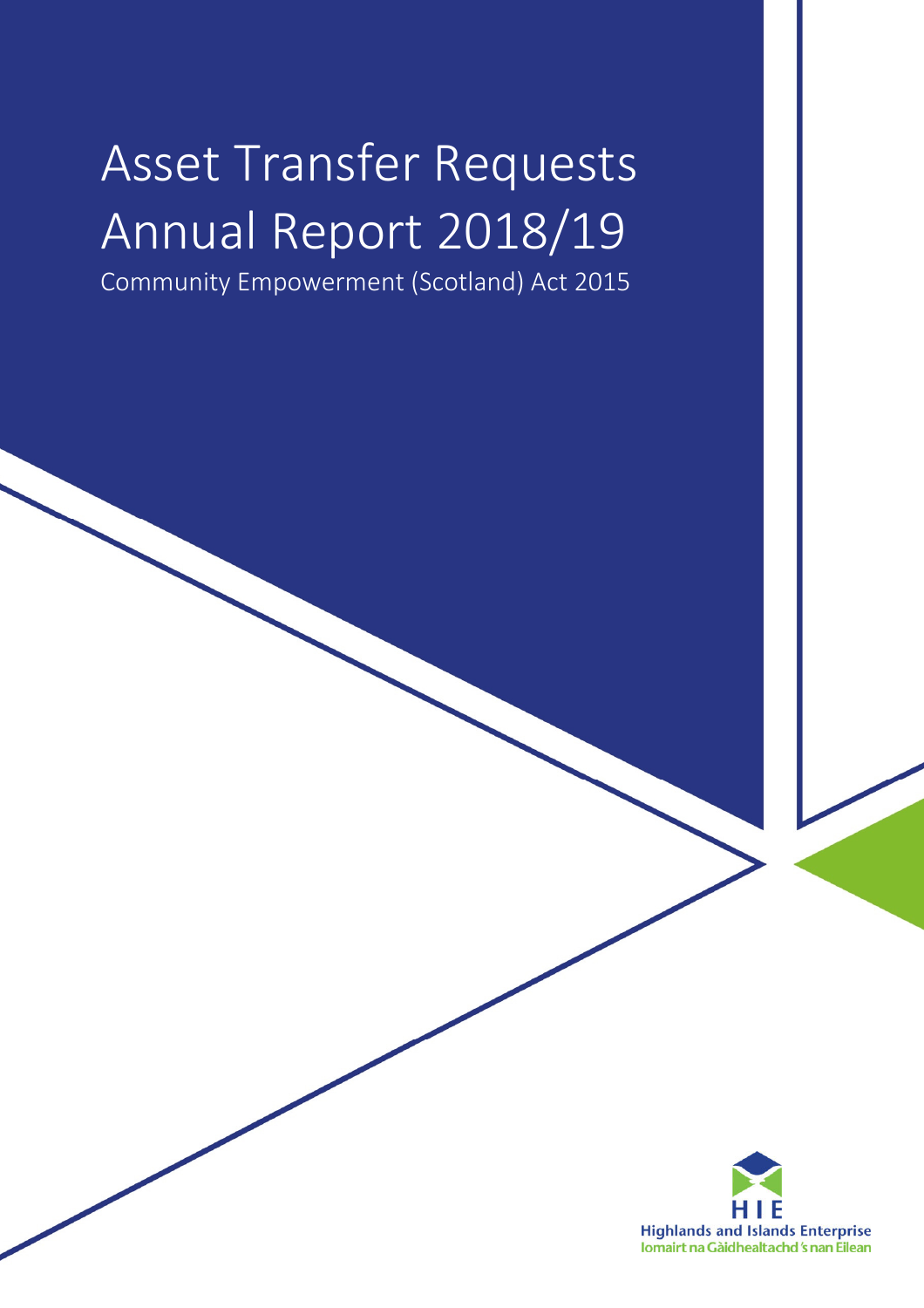## Introduction

Asset Transfer Requests (ATR) legislation creates a right for community bodies to request to buy, lease, manage or occupy any land or buildings owned or leased by HIE. It requires us to assess ATRs against a specified list of criteria and to agree to the request unless there are reasonable grounds for refusal.

Section 95 of the Act requires every relevant authority to publish an annual report setting out the numbers of asset transfer requests received and their outcomes – see Section 1. The report must also describe anything the relevant authority has done to promote the use of asset transfer requests and support community transfer bodies to make requests – see Section 2.

## Section 1

### Report for the period 1 APRIL 2018 TO 31 MARCH 2019

| <b>Report Measure</b>                                           | 1 April 2018 - 31 March 2019 |
|-----------------------------------------------------------------|------------------------------|
| How many asset transfer requests were received                  |                              |
| How many requests were agreed to or refused                     |                              |
| For requests agreed to, whether they resulted in a transfer of  | Ownership                    |
| ownership, lease or conferral of other rights                   |                              |
| For appeals relating to requests made to the relevant           | No appeals received          |
| authority, how many have been allowed, dismissed, or have       |                              |
| resulted in any part of the authority's decision being reversed |                              |
| or changed                                                      |                              |

During this reporting period, HIE did not receive any asset transfer requests.

However, agreed to an asset transfer request received during the previous reporting year. This request was from Unst Partnership Ltd to acquire Unit 1, Hagdale Industrial Estate, Baltasound, Unst, ZE2 9TW. Details can be found here: http://www.hie.co.uk/community-support/communityassets/unst-partnership-ltd.html

## Section 2

### Asset Transfer Request Promotion and Support

### Specific support

During this period HIE staff engaged with four community organisations who had expressed an interest in asset transfer. Each organisation was provided with an overview of our asset transfer process and had direct contact with HIE's asset transfer 'named officer'. Further to this, all groups received additional support from HIE development managers in the relevant HIE area office or a member of HIE's Community Assets Teams; NB most groups received contact from both.